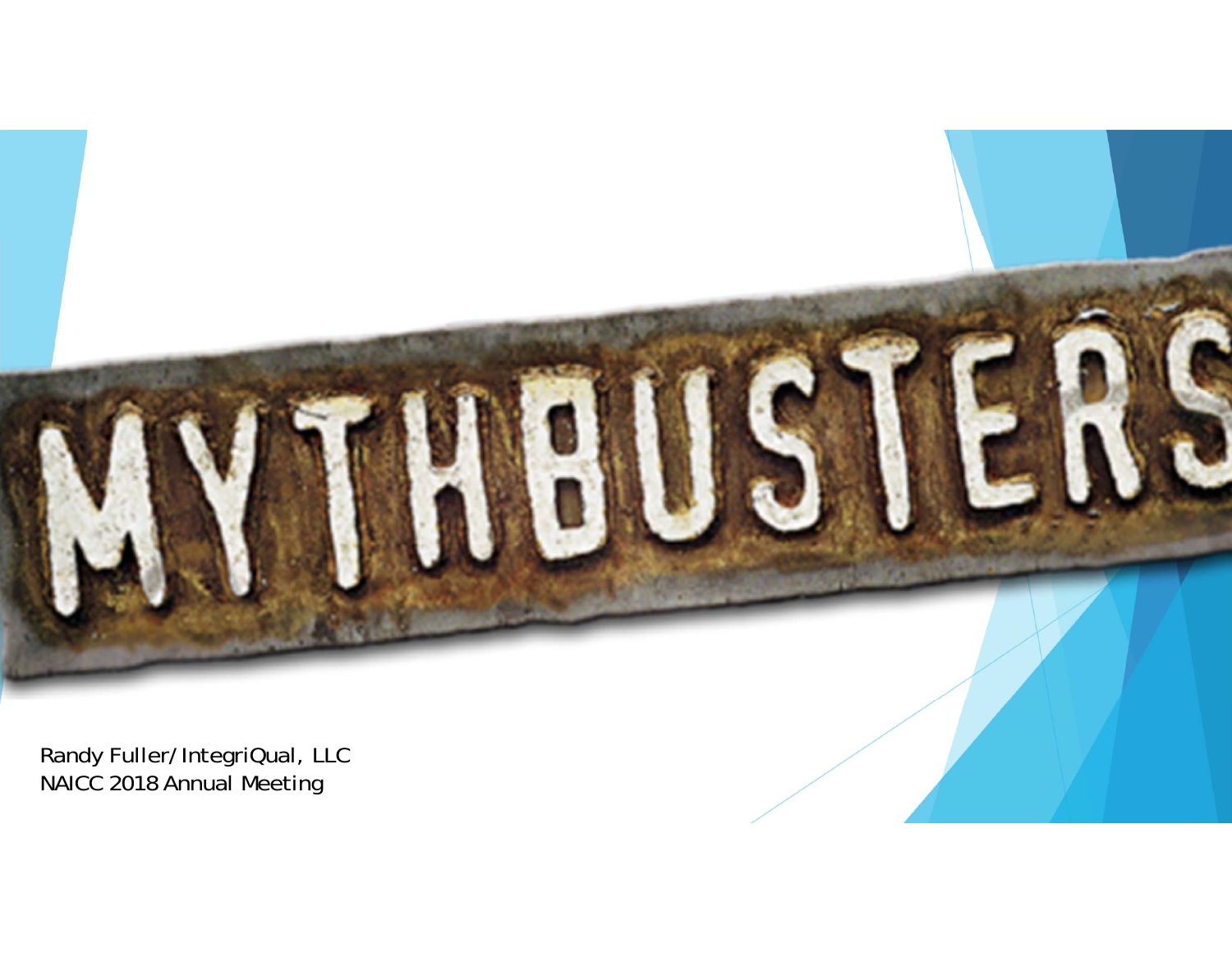# According to GLP, a Study Director is anyone who has control of a study.

▶

X

 $\blacktriangleright$ 

 $\blacktriangleright$ 

 § 160.3 Definitions: Study director means **the individual** responsible for the overall conduct of a study.

 § 160.31 Testing facility management: Designate **a study director** as described in § 160.33 before the study is initiated.

 § 160.33 Study director: For each study, a scientist or other professional of appropriate education, training, and experience, or combination thereof, shall be identified as the study director. **The study director** has overall responsibility for the technical conduct of the study, as well as for the interpretation, analysis, documentation, and reporting of results, and represents the single point of study control.

§ 160.120 Protocol: …the dated signature of **the study director**.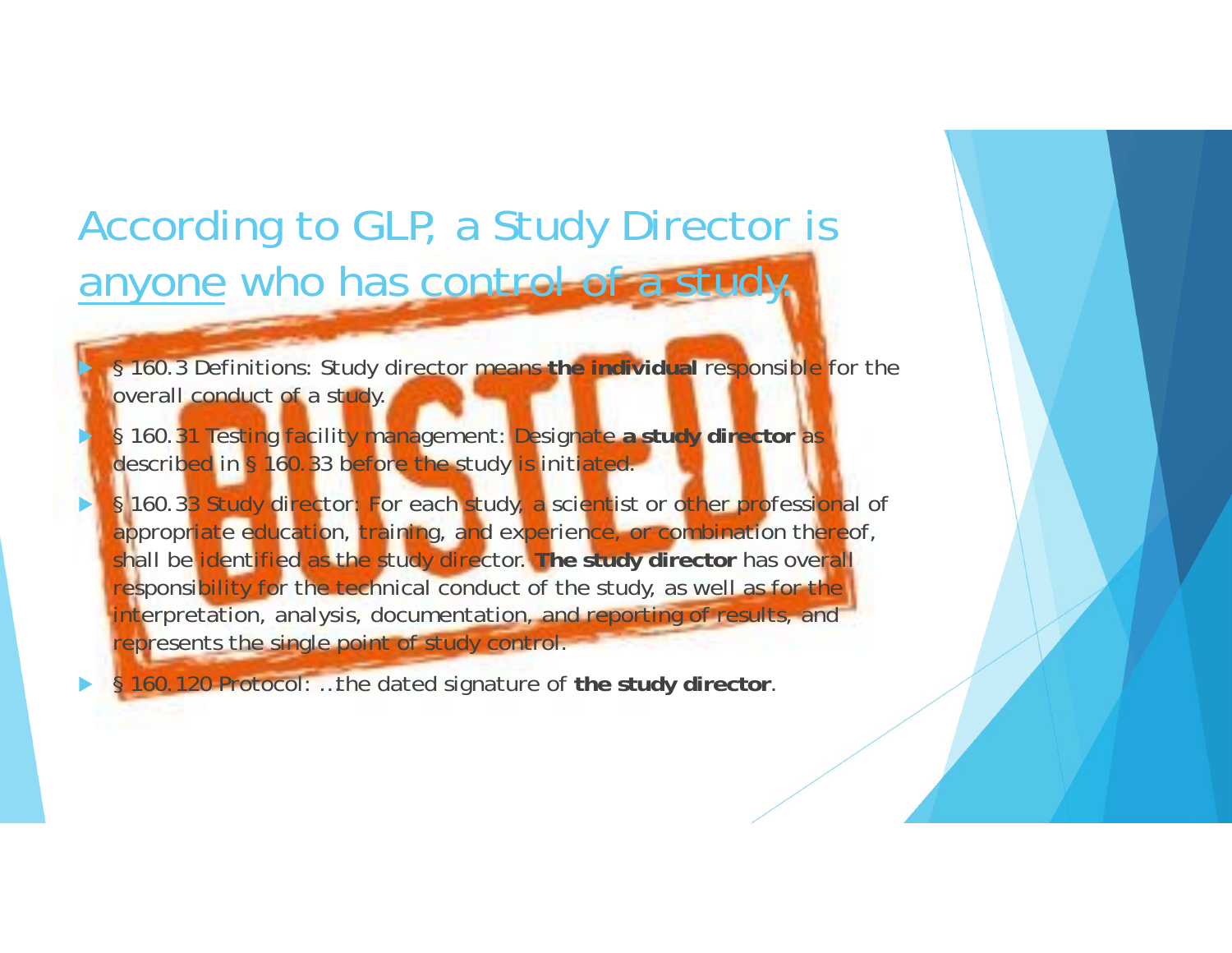# Anyone can assume the role of the study director for specific phases of a study.

§ 160.33 Study director: For each study, a scientist or other professional of appropriate education, training, and experience, or combination thereof, shall be identified as the study director.

▶

X

- § 160.31 Testing facility management: (b) Replace the study director promptly if it becomes necessary to do so during the conduct of a study.
- $\blacktriangleright$ § 160.120 Protocol: (14) The date of approval of the protocol by the sponsor and the dated signature of the study director.
- $\blacktriangleright$  Acting on behalf of the designated study director, like a principal investigator, does not make anyone a "study director".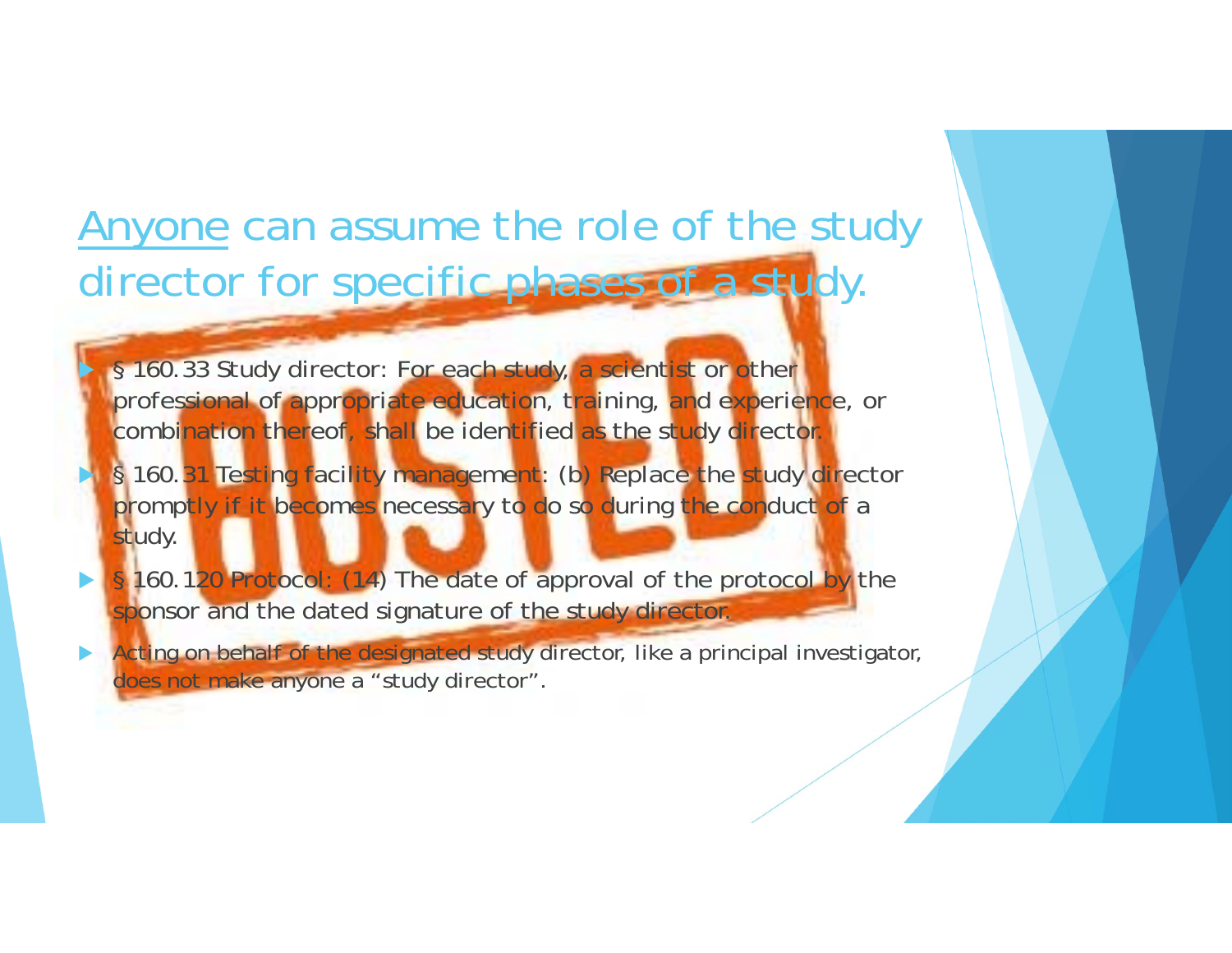### Study Directors are always in the field/lab to conduct their assigned studies.

#### When possible

▶

 $\blacktriangleright$ 

Þ

- $\blacktriangleright$ Contracted testing facilities
- $\blacktriangleright$  Multiple field test sites
	- "Real" work to be done at the office
- $\blacktriangleright$ Not necessarily trained to do aspects Ŋ Pesticide Applicators License
	- Þ Analytical Chemistry Background
	- § 160.33 Study director: The study director has overall responsibility for the technical conduct of the study, as well as for the interpretation, analysis, documentation, and reporting of results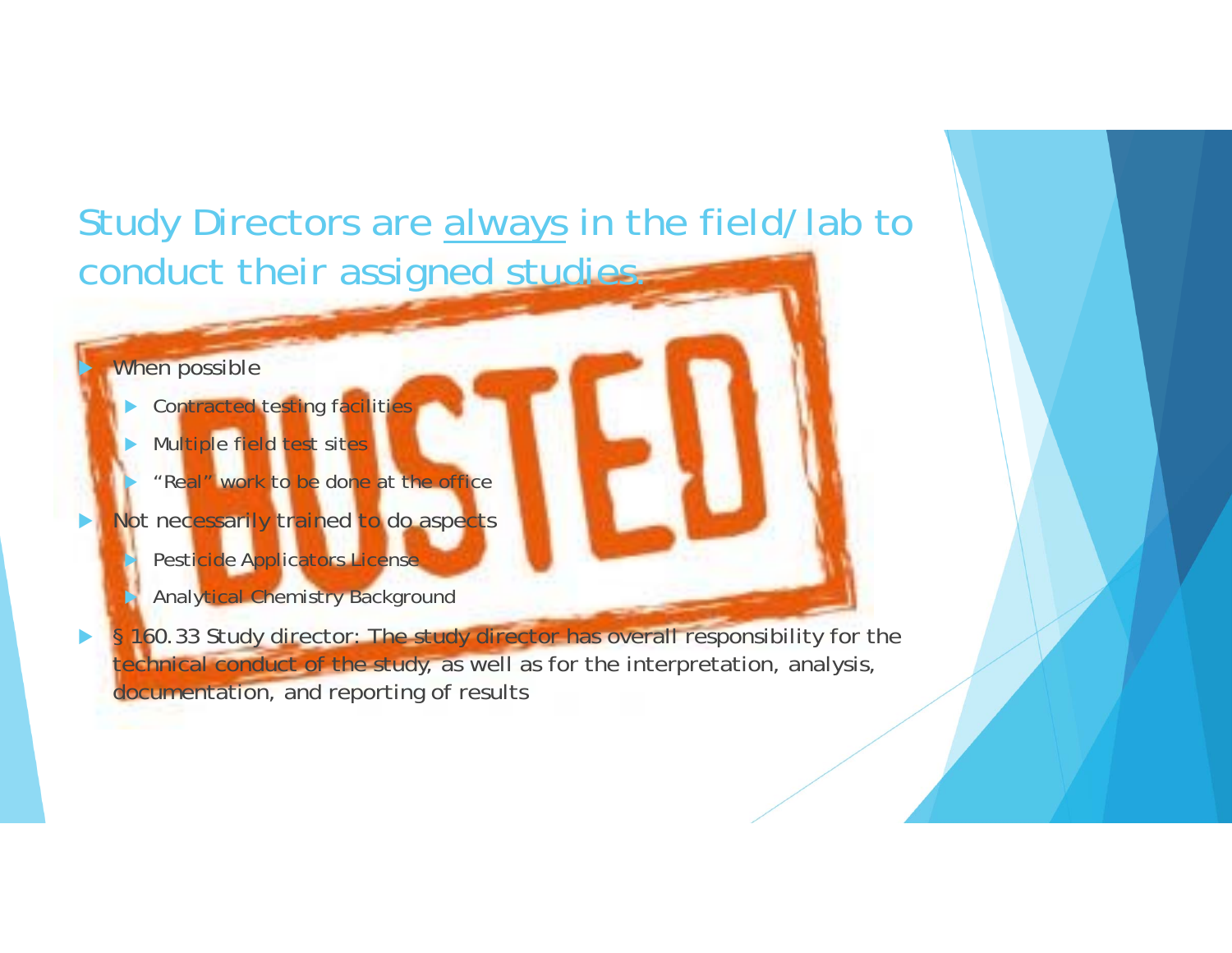# Study Directors are experts in all phases for every study they oversee.

 **§ 160.33 Study director: For each study, a scientist or other professional of appropriate education, training, and experience, or combination thereof, shall be identified as the study director. The study director has overall responsibility for the technical conduct of the study, as well as for the interpretation, analysis, documentation, and reporting of results, and represents the single point of study control.**

 $\blacktriangleright$ **There are many complexities to GLP research today**

D **Complicated field programs**

 $\blacktriangleright$ **Large research projects**

▶

**Precision analytical requirements**

**Good management skill necessary**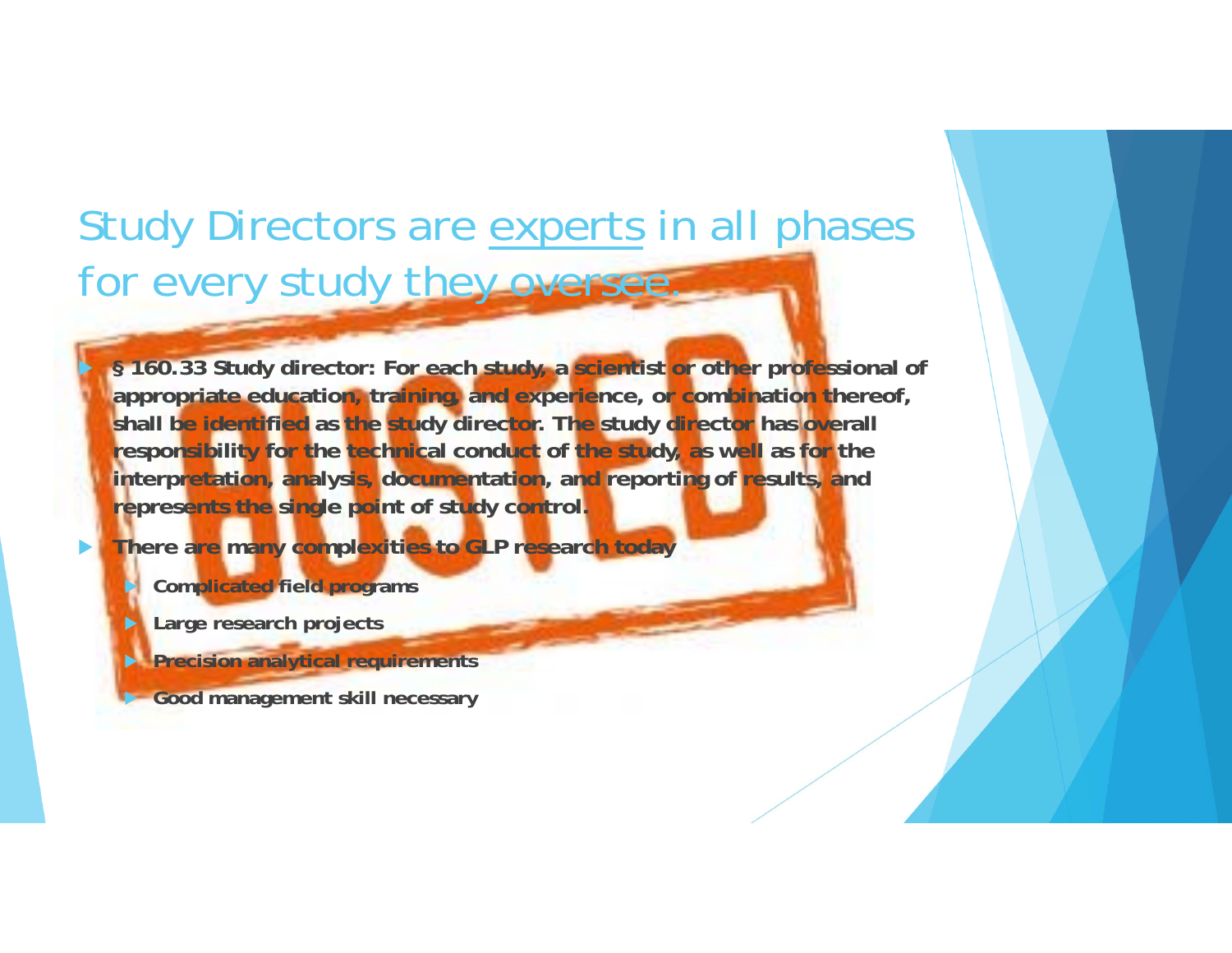# Study Directors monitor too many studies at one time.

- Subjective Statistic
	- ▶ Study Type

**Job duties** 

Number of Samples

on  $e$ f $S$ ti

Personality type **CHA** Pregrity compromised?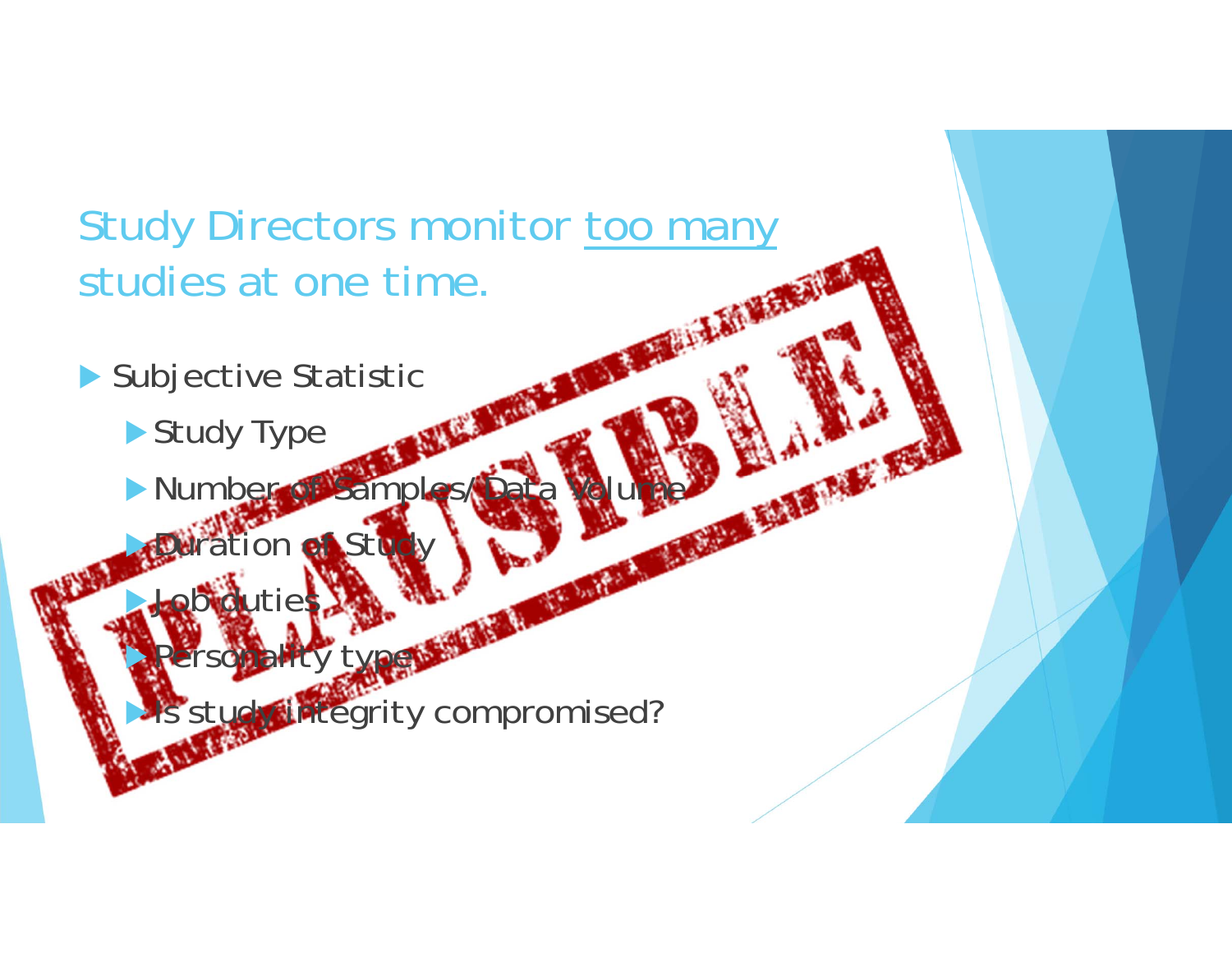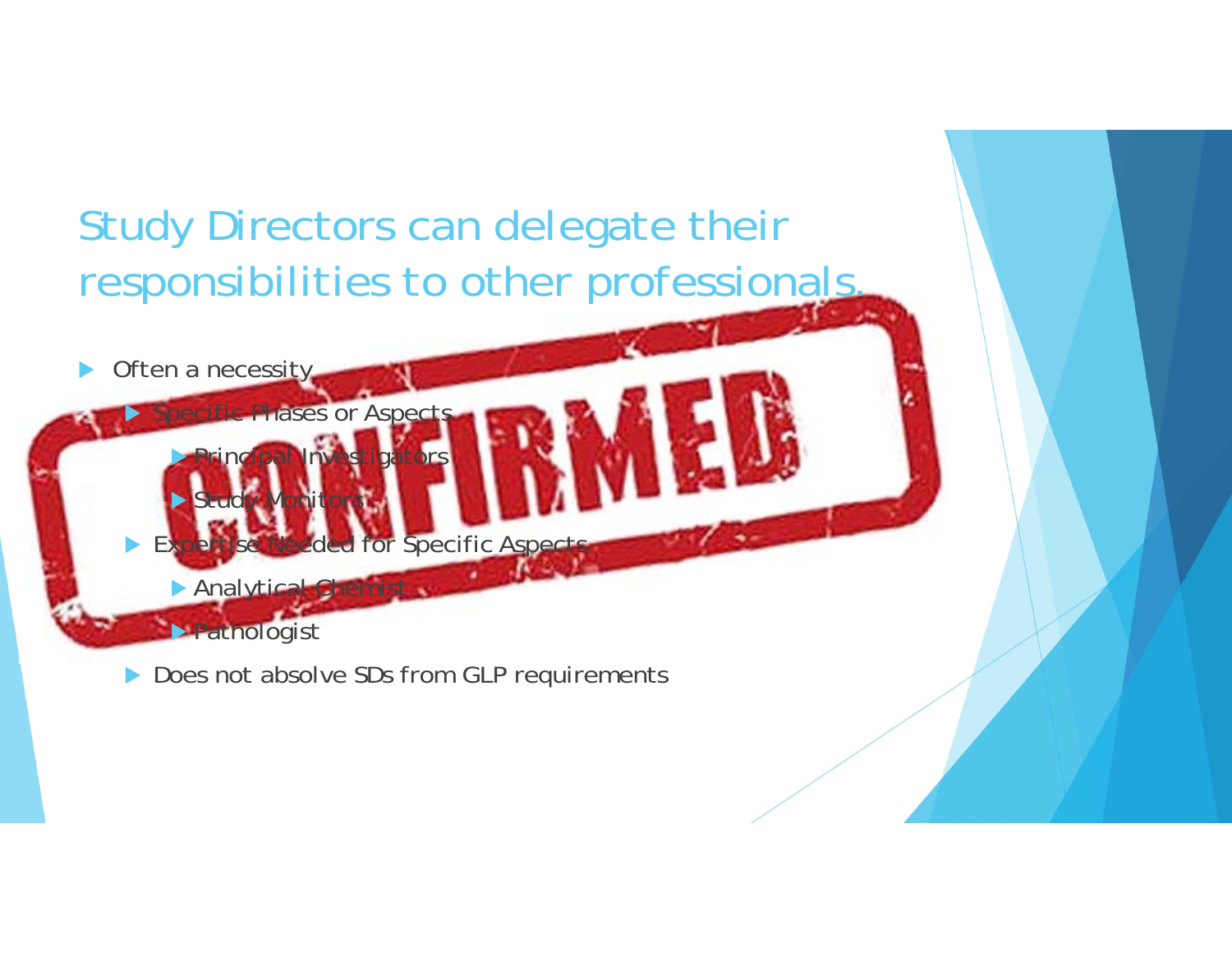